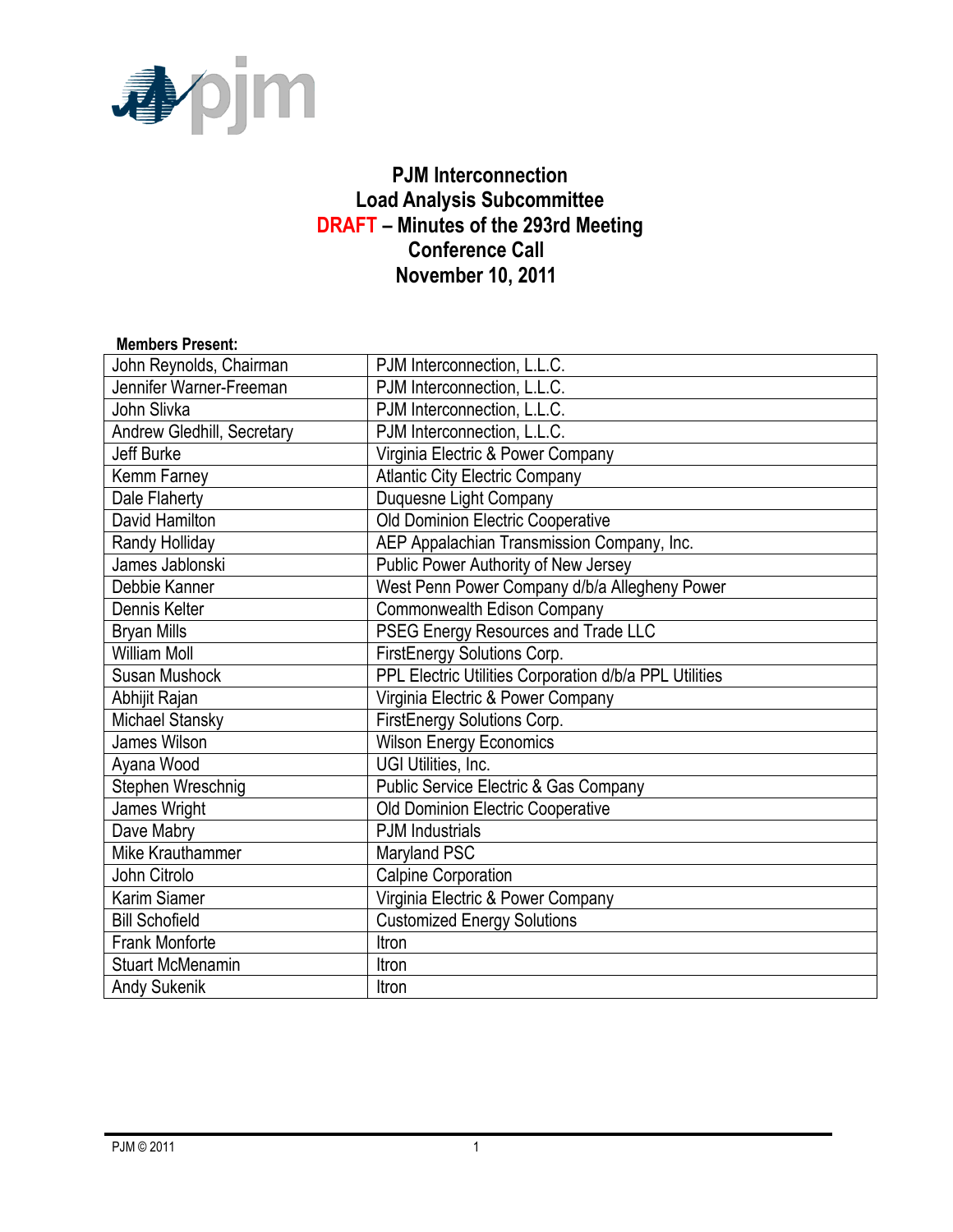

### **1. ADMINISTRATIVE**

PJM took attendance and asked for any additional agenda items.

#### **2. MINUTES**

Minutes from the July 25, 2011 meeting were reviewed. The minutes were approved and final minutes will be posted to the LAS webpage.

## **3. REVIEW OF PJM ANALYSIS OF FORECAST ACCURACY AND STABILITY**

Ms. Warner-Freeman provided a detailed summary of analysis on forecast accuracy and stability that was presented to Itron. This analysis was initiated in response to members' concern of PJM's choice to use Moody's Analytics as its sole economic vendor. An earlier recommendation from Itron had indicated that blending with Global Insight forecasts may provide more accurate and stable load forecast results.

PJM's approach was to utilize archived economic forecasts from Moody's Analytics and Global Insight from 2005 through 2011 to produce peak load forecasts had PJM been using a particular vendor or forecast method at that time. December economic forecasts were used to produce the load forecast and the following June economic forecasts were used to produce the weathernormalized peak load values. These months were chosen due to availability.

Prior to analyzing the accuracy of load forecast results, PJM examined the accuracy of the economic data in isolation. The findings showed that Global Insight was slightly better at forecasting Gross Domestic Product (GDP); Moody's Analytics had more accurate results with Gross Metropolitan Product (GMP); the two economic vendors were similarly accurate at forecasting nonmanufacturing employment and population.

Mr. Wilson posed a question as to whether PJM had investigated which economic vendor was more accurate in forecasting Index 1 and Index 2. Ms. Warner-Freeman responded that this analysis was not conducted as Index 1 and Index 2 are PJM creations and thus there is no benchmark by which to gauge their accuracy.

Ms. Warner-Freeman moved on to explaining the analysis of the load forecast accuracy results. Results were analyzed by comparing:

1) Forecasted peak load values to weather-normalized peaks and 2) Actual peaks to values produced by using actual economics and actual weather conditions (or "actual to actual").

Models were developed using GMP, GDP, Index 1, Index 2 as well as Index 1 and Index 2 with GDP replacing GMP and real personal income. The models used Moody's Analytics, Global Insight and an average of the two economic vendors' forecasts.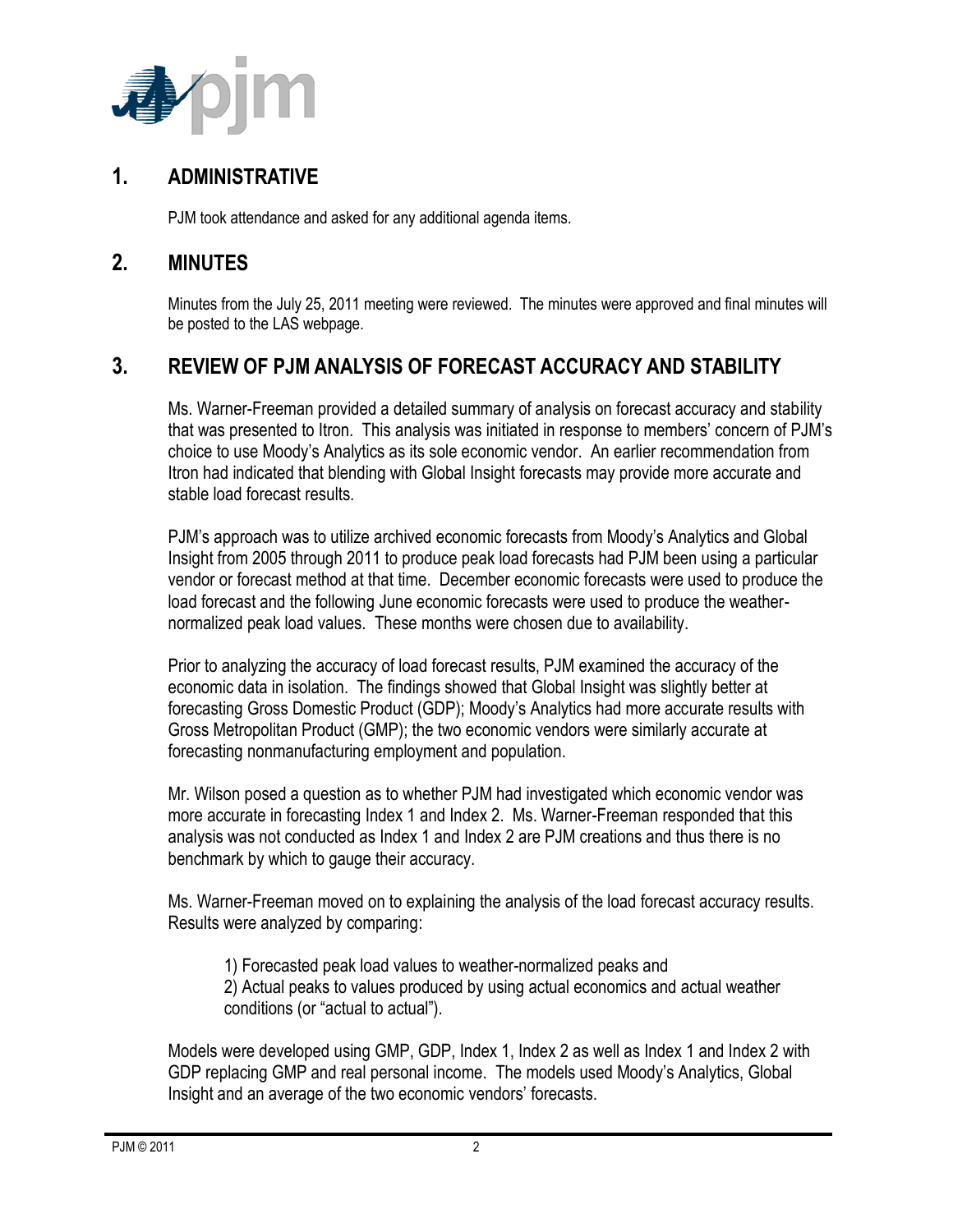

PJM's efforts of evaluating forecasts relative to w/n peaks were summarized. This included looking at the absolute percent error and how the various model combinations stacked up against one another. The primary analytical tool chosen was a method that measured the magnitude of performance improvement. This involved looking at each zone and selecting a model that was the most accurate in each forecast period and then comparing all other models' accuracy to this most accurate model to obtain the percent from the best model. This analysis showed Moody's Index 1 as the best performer in terms of accuracy.

Zonal weights were then constructed by calculating each zone's average contribution to the RTO CP from 2006 to 2011. Combining these weights with the aforementioned accuracy measure still showed Moody's Index 1 as the top performer, followed by Moody's Index 2.

Analysis involving the "actual to actual" approach was then discussed. Gauging the methods by magnitude of performance improvement showed the index approaches as the best.

Ms. Warner-Freeman laid out PJM's approach to quantifying stability based on an Itron recommended metric, the coefficient of variation. Load forecasts were generated and then compared to see how much variation there was within a given year for each vendor and method combination. Moody's Index 1 and Moody's Index 2 were found to be the most stable the most often. Similar to the accuracy approach, PJM constructed a tool to measure the magnitude of stability improvement. This still showed Moody's Index 1 and Moody's Index 2 as the most stable. This finding was unchanged after incorporating the previously discussed zonal weighting scheme.

Due to PJM's interest in both accuracy and stability, analysis was presented that combined both into a singular measure. A 50/50 weighting was chosen on accuracy and stability to reflect that PJM is equally interested in both qualities for a forecasting method. These findings pointed to Moody's Index 1 or Moody's Index 2 as being the preferable options for forecasting considering current information.

## **4. REVIEW OF UPDATED ITRON RECOMMENDATIONS**

Itron presented its latest "Update on PJM Models Forecast Performance and Recommendations" report recommending the use of Index 2 with Moody's Analytics. Dr. McMenamin summarized their prior recommendations 1, 3 and 4 and their rationale. These recommendations were for:

- (1) Adopting an index-based forecasting approach
- (3) Using a weighted average of the economic forecasts from Moody's Analytics and Global Insight
- (4) Tracking each provider's performance to adjust vendor weighting in future forecasts.

Dr. McMenamin explained that recommendations (3) and (4) were based on survey responses that had showed that Moody's and Global Insight were the forecast providers predominantly used. This suggested that without additional information on vendor performance, equally weighting each vendor and tracking their forecast errors for weighting adjustment were sound recommendations.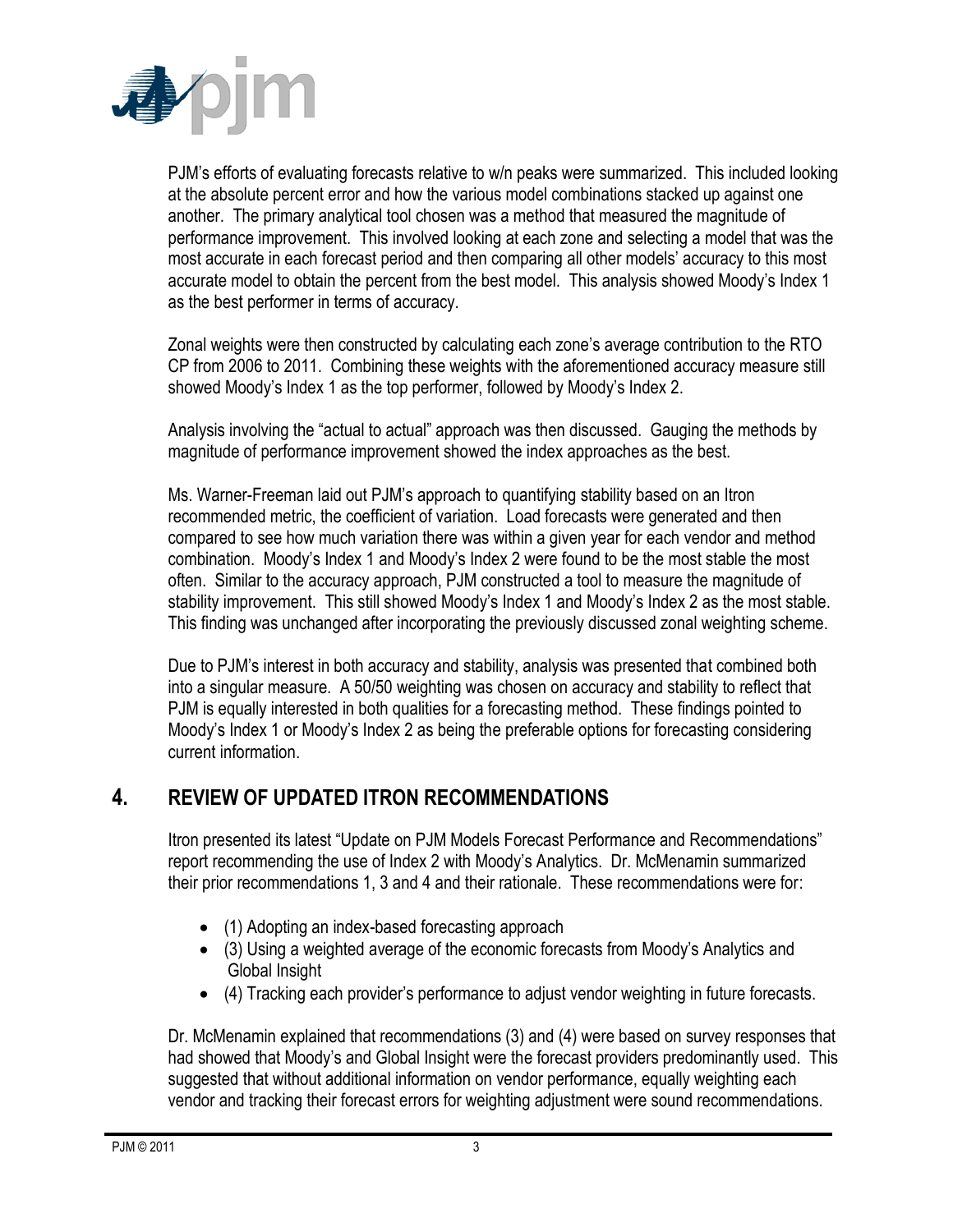

Dr. McMenamin discussed their analysis of PJM's results and stated that they concluded that looking at zonal-weighted calculations was the appropriate way to examine the findings. Observing accuracy and stability in tandem show Moody's Index 1 and Moody's Index 2 to be the preferred forecasting approaches. This confirmed their prior judgment that an index-based forecasting method is favored.

Itron's latest recommendation is to adopt Moody's Index 2 and continue to observe Global Insight forecasts for potential future blending of the two vendors. Index 2 is chosen over the moderately better performing Index 1 as Index 2 makes more sense conceptually due to its different weighting of customer segments, its injection of regional flavor, and its greater potential for refinement in the future.

Mr. Wilson posed a question as to whether Moody's or Global Insight was consulted on PJM's findings. Ms. Warner-Freeman responded that they had not, to which Mr. Wilson stated that Global Insight had concerns about the PJM analysis. Mr. Wilson asked if PJM would be willing to submit data to Global Insight for approval and PJM agreed.

Mr. Wilson asked for clarification on how PJM constructed weather-normalized values, as to whether they were constructed using Moody's only. Ms. Warner-Freeman responded that weathernormalized values were calculated using each economic vendor and forecasting method combination.

Mr. Wilson pointed out that including certain methods in the analysis may have potentially skewed the results, and suggested that analysis should have been performed with only results related to the index-based methods. Ms. Warner-Freeman stated that the goal of the analysis was to evaluate all possible combinations of forecast method and economic vendor. Mr. Farney interjected that perhaps arithmetic should also be done on an individual basis if there is interest in verifying PJM results. Mr. Farney continued to state that he has come to similar findings and economic vendor choice likely does not matter.

Mr. Wilson addressed the fact that Global Insight had performed more accurately in the comparison of actual peaks to values produced using actual economics and actual weather. Dr. McMenamin explained that this is not a true forecast test and thus not the optimal way to gauge forecast accuracy. Itron views the appropriate test as comparing weather-normalized peaks to forecasted peaks, which shows Moody's as the more accurate performer.

Mr. Wilson questioned whether Itron remained concerned over the vendors' ability to forecast GMP. Dr. McMenamin explained that he had some lingering concerns over long-term forecasts, but reiterated Itron's choice to use Moody's forecasts exclusively for now and to continue to evaluate the decision over blending.

Mr. Wilson asked for clarification on the conclusion that Moody's was more accurate and why the decision was made not to blend. Dr. McMenamin pointed out the better performance by Moody's in the weather-normalized accuracy analysis and that at this point it was not advisable to switch to a method that performs less accurately.